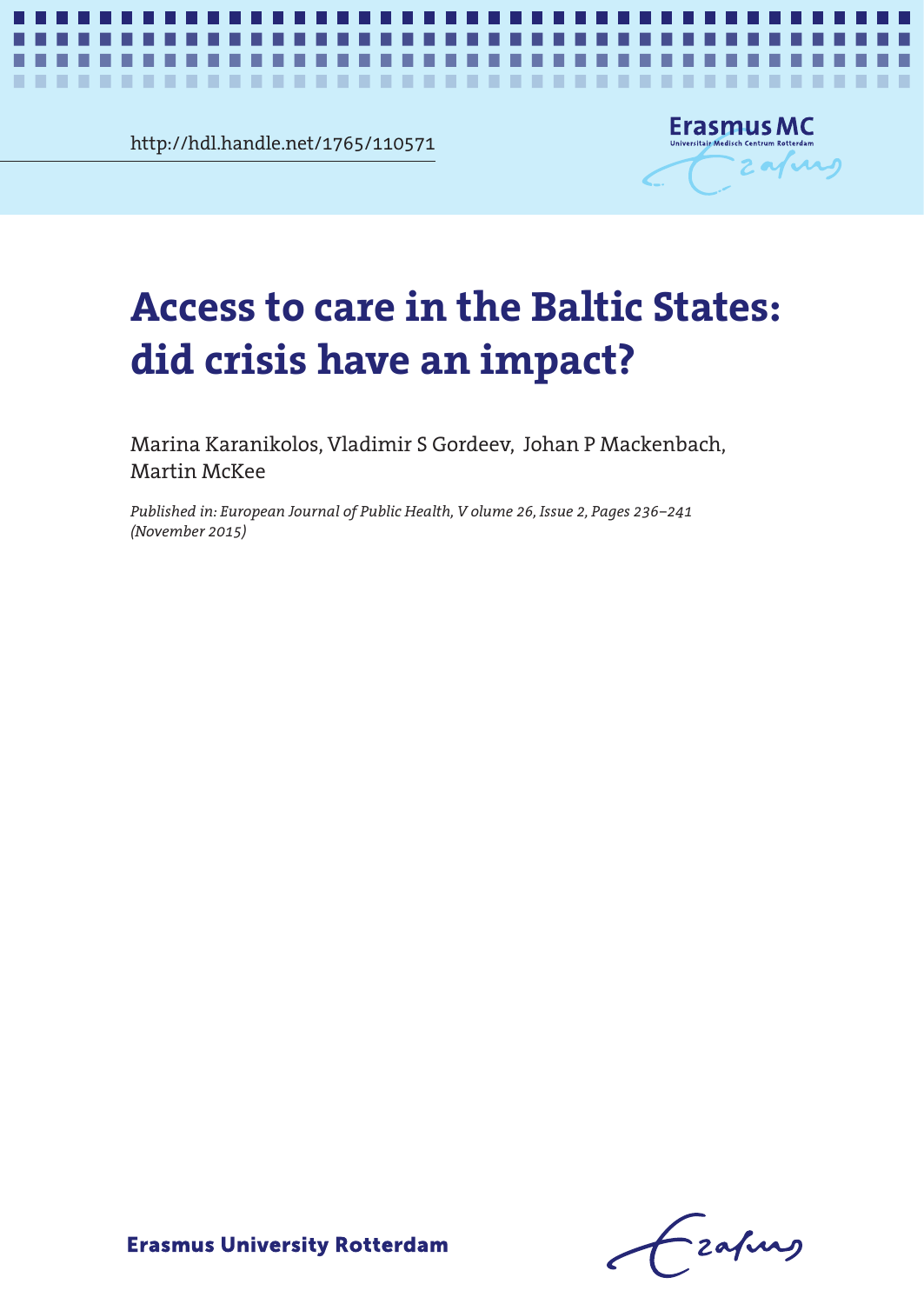### **Abstract**

Background : In 2009, brief but deep economic crisis profoundly affected the three Baltic States: Estonia, Latvia and Lithuania. In response, all three countries adopted severe austerity measures with the shared goal of containing rising deficits, but employing different methods. Aims : In this article, we analyse the impact of the economic crisis and post-crisis austerity measures on health systems and access to medical services in the three countries. Methods : We use the EU-SILC data to analyse trends in unmet medical need in 2005–2012, and apply log-binomial regression to calculate the risk of unmet medical need in the pre- and post- crisis period. Results : Between 2009 and 2012 unmet need has increased significantly in Latvia (OR: 1.24, 95% confidence interval (CI): 1.15–1.34) and Estonia (OR: 1.98, 95% CI: 1.72–2.27), but not Lithuania (OR: 0.84. 95% CI: 0.69–1.04). The main drivers of increased unmet need were inability to afford care in Latvia and long waiting lists in Estonia. Conclusion : The impact of the crisis on access to care in the three countries varied, as did the austerity measures affecting their health systems. Estonia and Latvia experienced worsening access to care, largely exacerbating already existing barriers. The example of Lithuania suggests that deterioration in access is not inevitable, once health policies prioritise maintenance and availability of existing services, or if there is room for reducing existing inefficiencies. Moreover, better financial preparedness of health systems in Estonia and Lithuania achieved some protection of the population from increasing unmet need due to the rising cost of medical care.

#### **Key points**

- • Economic crisis had a negative impact on population health in Europe, particularly in the hardest-hit countries. The Baltic States (Estonia, Latvia and Lithuania) had one of the deepest recessions among the EU countries, forcing their governments to respond with large cuts to public spending on healthcare.
- This study presents valuable lessons on the impact of the crisis and policy response on access to care. It uses population survey data to quantify changes to the unmet medical need in Estonia, Latvia and Lithuania before and after the economic crisis, and analyses the reasons behind the increase in unmet need in Estonia and Latvia in 2010–2012.
- The study provides context on health policy responses which could have had an impact on access to care in the Baltic States

frafing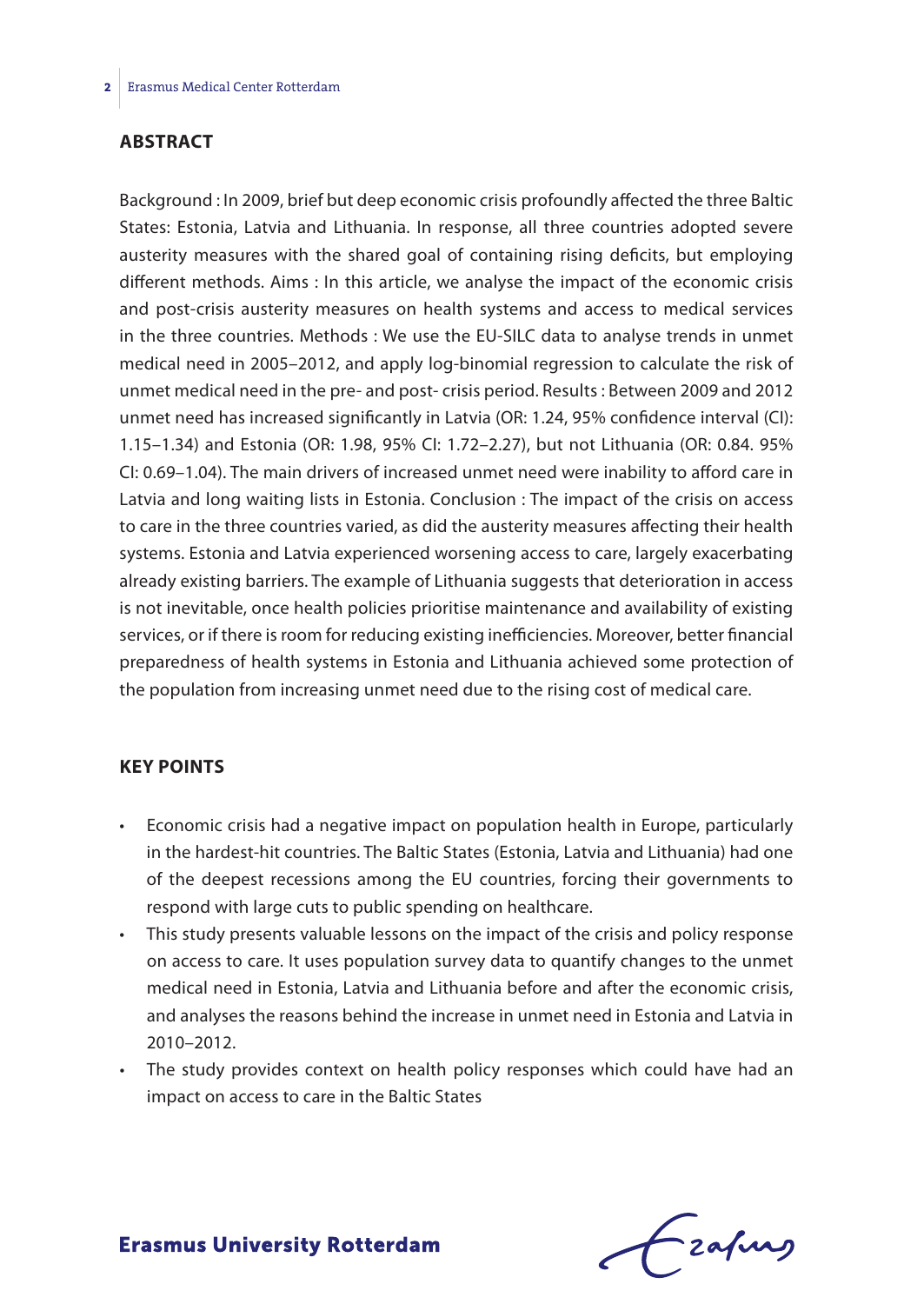#### **Introduction**

The three Baltic States, Estonia, Latvia and Lithuania have been profoundly affected by the financial crisis, experiencing sharp reductions in Gross Domestic Product (GDP) (of 14, 18 and 15%, respectively) and rise in unemployment in 2009 (Appendix Table S1). Economic shocks on such a scale and intensity inevitably had a profound effect on public budgets in these countries, including state financing of their health systems. In response, all three countries adopted severe austerity measures with the declared goal of containing rising deficits. The path chosen provoked an international debate, most notably between Estonia's President Toomas Ilves and the Nobel-Prize winning economist Paul Krugman, with the former proclaiming victory over economic adversity as early as 2012[1] and the latter questioning the degree of success that had been achieved[2, 3]. The shocks, although brief, were fairly profound, especially for Latvia which, due to its larger exposure to financial turbulence and weaker preparedness, faced bankruptcy and had to be bailed out with the total of 7.5 billion euro loans from the European Union, the International Monetary Fund and the World Bank over 2008–2011[4]. Estonia and Lithuania were able to mobilise their own resources and coped through adopting major financial retrenchment in the public sector[5, 6]. Economic growth has returned in subsequent years, achieving pre-crisis level by 2013 in Estonia and 2014 in Latvia and Lithuania.

Several years after the onset of the crisis, it is not clear how the years of financial retrenchment across many sectors have impacted on different aspects of health service provision. Some authors point to improvements in overall indicators of population health, such as life expectancy and all-cause mortality during and immediately after the crisis[7], sometimes linking them directly to the effect of recession[8]. But before attributing any changes to the crisis in the Baltic countries, it is important to note that Estonia, Latvia and Lithuania have also undergone a major transition: from former Soviet Republics to independent capitalist economies. These changes have profoundly affected population health, initially negatively, with life expectancy at birth falling by more than 3 years between 1990 and 1994, and subsequently recovering by the late 1990s[9]. The rapid improvement in life expectancy in recent years (after 2007) in all three countries coincided with the crisis. Its onset, which preceded the fall in GDP due to the recession, suggests that the continuing health transition may have played a role, with large reductions in premature mortality, particularly from cardio-vascular diseases and external causes[10], partly due to improved preventive efforts, such as tackling smoking[11] and alcohol consumption[12, 13].

Improvement in these rather broad population health measures does not pick up the impact of the crisis on more 'crisis-sensitive' measures of ill-health, particularly in the longer term. Research available to date shows the crisis has not left population health

frafing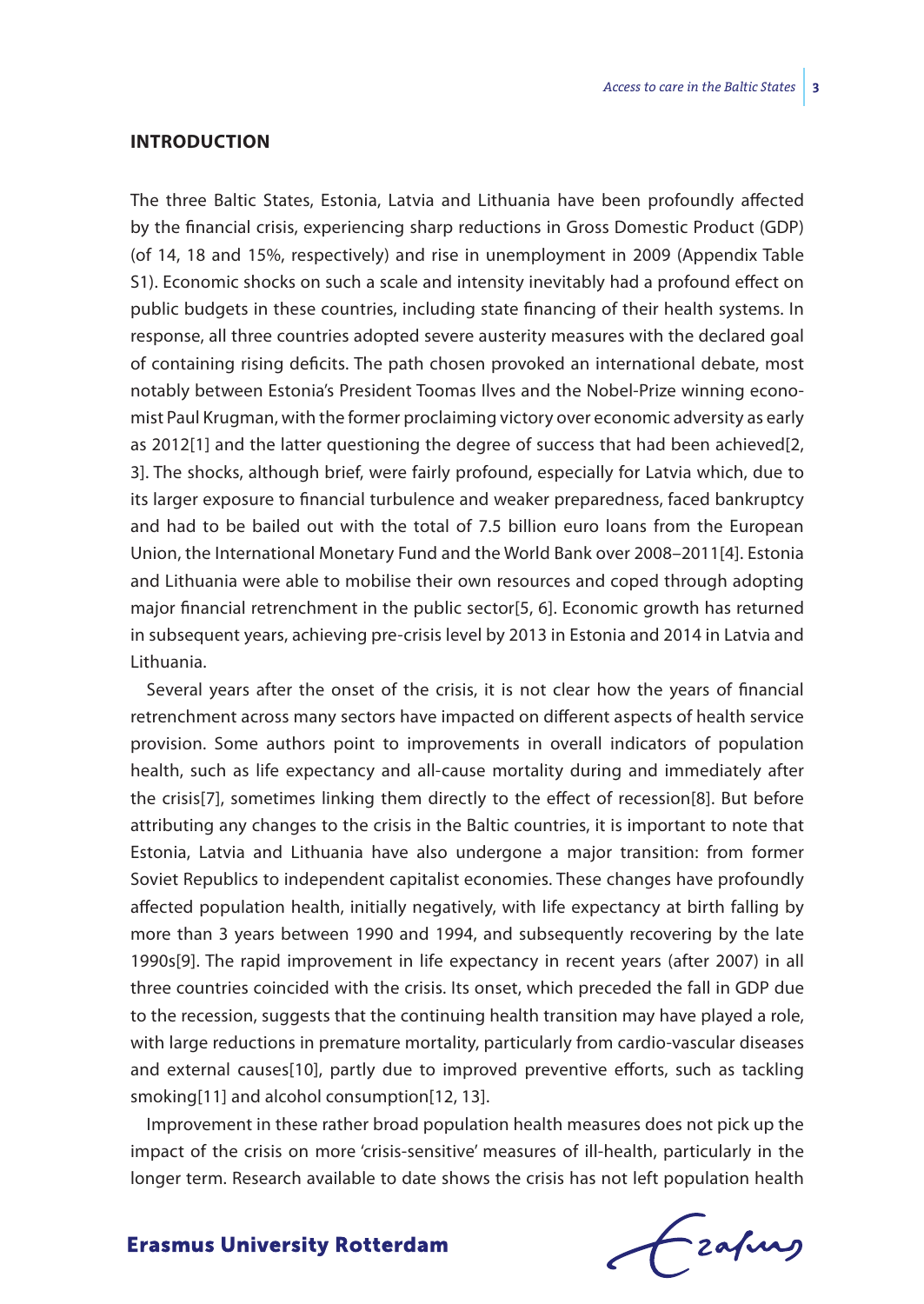#### **4** Erasmus Medical Center Rotterdam

in the Baltic countries unscathed—there been a notable increase in suicides[14] and a long-term improvement in self-perceived health has come to halt[15].

If it is to address the threats to population health associated with the financial crisis, a health system must be able to maintain and, where necessary, increase availability of services, particularly for the most vulnerable groups. Failure of the state to do so in the face of austerity measures can lead to devastating consequences even in high income countries, as has already been seen in Greece[16]. In Estonia, Latvia and Lithuania, the health sectors also faced austerity measures, yet the scale and nature varied among these countries (see Appendix Table S1). In Estonia, measures to control health spending mainly involved cutting budgets of public health programmes and looking for efficiency gains. In Latvia, drastic measures were taken in order to counterbalance the cuts, including introduction of new out-of-pocket payments (OOP) and increases in existing ones, as well as major restructuring of secondary care. Lithuania resorted to reducing provider payments and cutting administrative functions.

The aim of this article is to analyse the impact of the economic crisis and post-crisis austerity measures on access to medical service in the three countries, and to determine whether this impact was dependent on the different financing and health policy responses.

#### **Methods**

#### **Data**

European Union Statistics on Income and Living Conditions (EU-SILC)[17] is an EU-wide annual representative population survey in which Estonia, Latvia and Lithuania have participated since 2005, with the latest available data for 2012. While mainly focussed on socioeconomic conditions, the survey also contains several health variables: selfreported health, presence of chronic disease; existence of limiting health problems; unmet need for medical examination or treatment and unmet need for dental examination or treatment. In this analysis, we used the 'unmet need for medical examination or treatment during the last 12 months' as well as the main reason why such unmet need was reported, as a proxy measure of access to health care services.

The year 2009 has been chosen a baseline for measuring unmet medical need since the crisis, as the EU-SILC definition relates to the past 12 months and this was the last year predating the impact of the crisis. Subsequent years coincide with the main impact of the economic crisis (2010) and policy responses (2011 and 2012) in the Baltic countries.

We constructed dummy variables for unmet need and the reason for unmet need, as well as for the latest year of survey in relation to 2009 (baseline), and for explanatory sociodemographic variables: sex (male = 1), family status (married = 1), education

frafing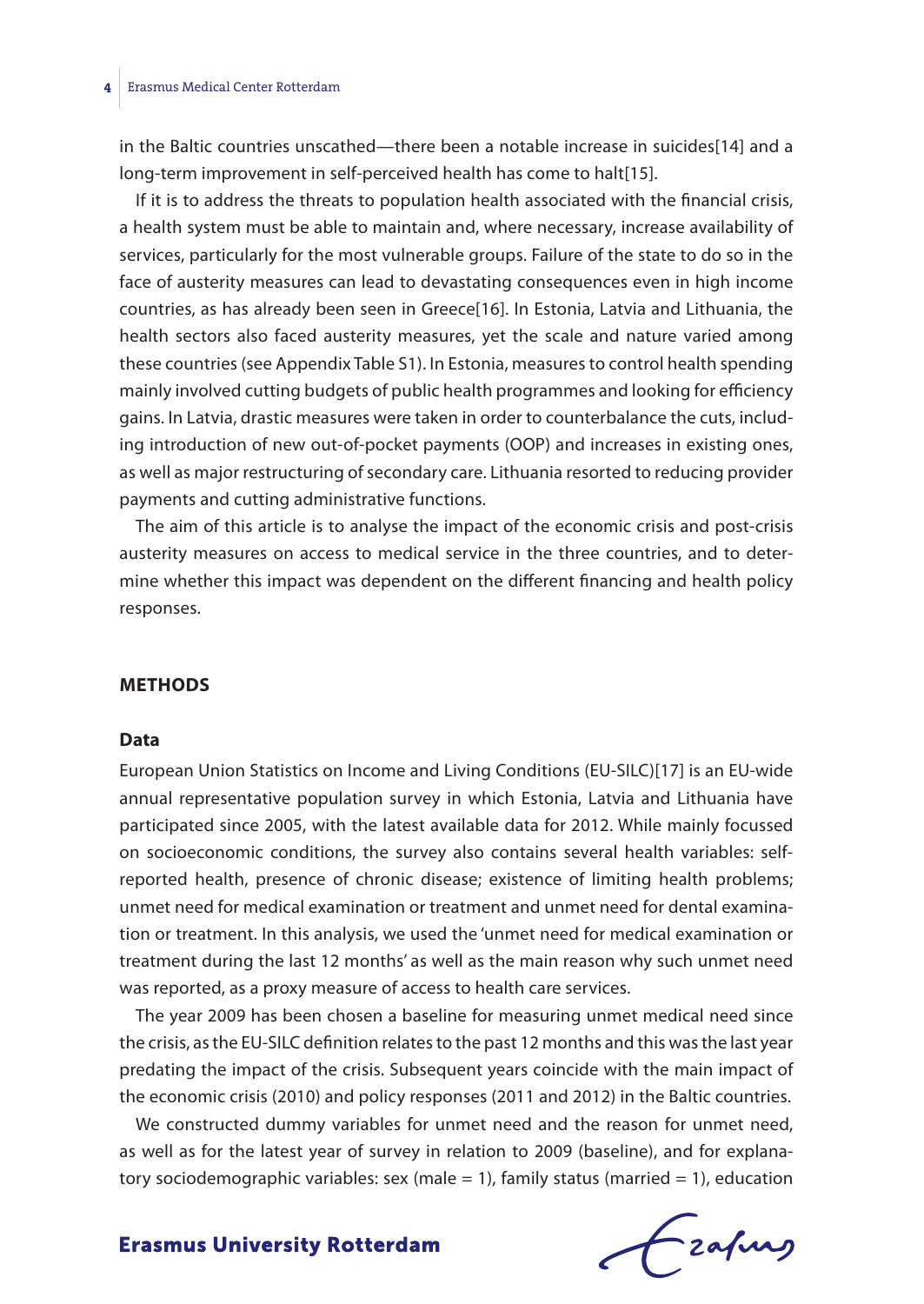(postsecondary = 1). The samples from 2009 to 2012 and their basic sociodemographic characteristics are described in the Appendix Table S2.

#### **Analysis**

First, we used age-adjusted prevalence of unmet medical need to establish trends in the three countries between 2005 and 2012, age-adjusted using the 2013 European Standard Population. We then applied log-binomial regressions to calculate the risk of unmet medical need for the years 2010–2012 relative to the baseline (2009). Logbinomial regressions were also used to analyse the change in risk of reporting unmet need in 2010–2012 due to each specific reason (financial constraint; long waiting list; lack of time due to work/family responsibilities; travel distance; delay to see if problem resolves; and combined 'other' category, which included fear of doctor, not knowing appropriate specialist and other reasons). We used EU-SILC standard sampling population weights to account for survey design.

#### **Results**

Figure 1 shows age-adjusted prevalence of unmet medical need in Estonia, Latvia and Lithuania. Latvia exhibited the highest rates among the three countries throughout the entire period (2005–2012). Before the crisis it had almost halved, from 29.6% in



zafung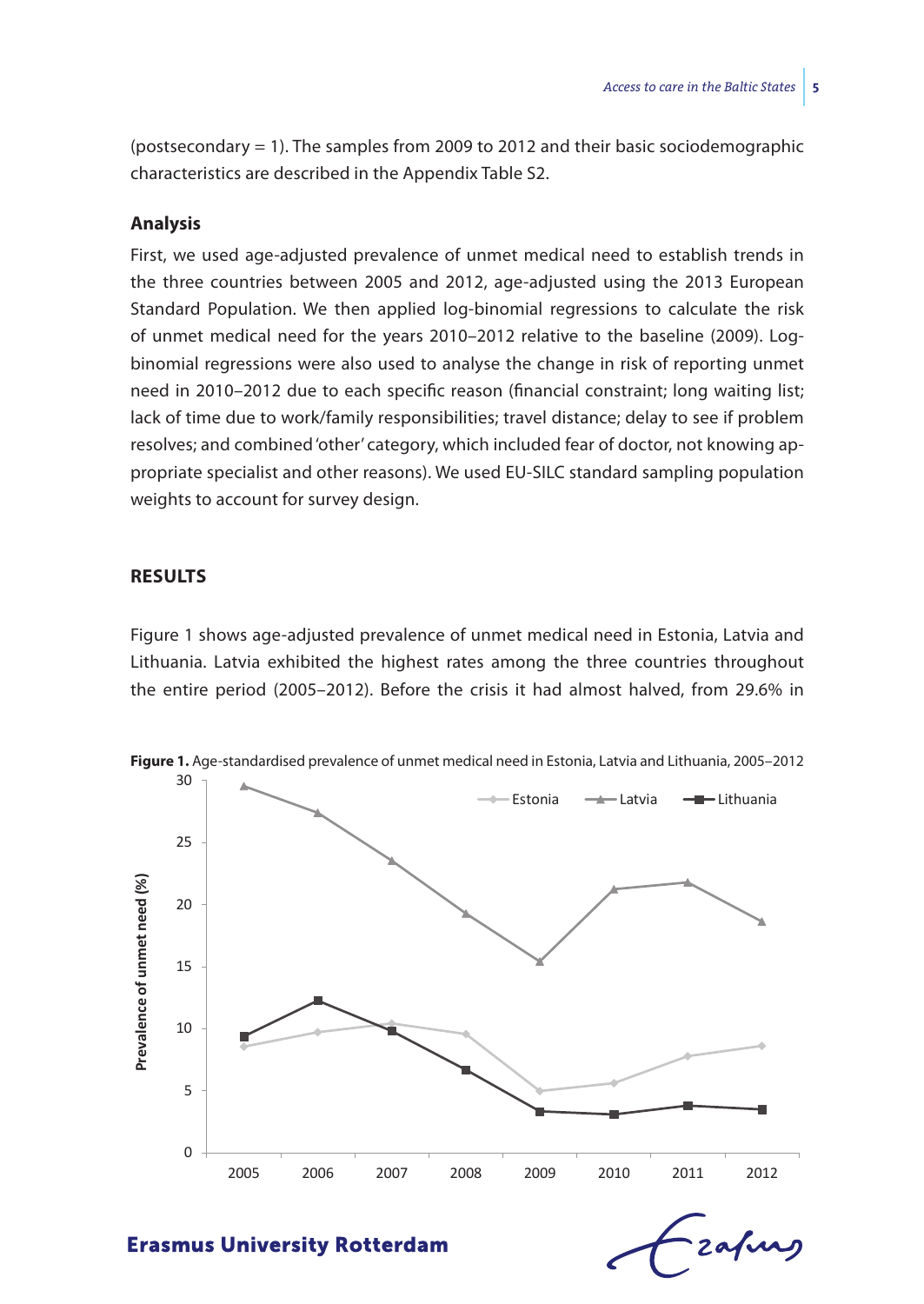2005 to 15.4% in 2009. After the crisis this trend reversed, with unmet medical need peaking at above 21% in 2010–2011 and reducing again to 18.6% in 2012. In Estonia and Lithuania the prevalence of unmet need followed a similar path, starting at 8.5 and 9.4% respectively and, after a small increase 2006–2007 reducing to 5.0% (Estonia) and 3.3% (Lithuania) in 2009. After the crisis, unmet need steadily increased year on year in Estonia, to 8.6% in 2012, but remained fairly stable in Lithuania (at 3.5% in 2012).

Figure 2 and Appendix Table S3 shows the change in access to services in comparison to the baseline year (2009). The weighted odds ratio (OR) for reporting unmet medical need after the crisis is larger than 1.00, indicating an increase as compared to before the crisis, in Latvia (OR: 1.45, 95% confidence interval (CI): 1.34–1.55 in 2010, OR: 1.49, 95% CI: 1.39–1.60 in 2011 and OR: 1.24, 95% CI: 1.15–1.34 in 2012) and Estonia (OR: 1.12, 95% CI: 0.96–1.31 in 2010, OR: 1.67, 95% CI: 1.44–1.92 in 2011 and OR: 1.98, 95% CI: 1.72–2.27 in 2012). In Lithuania, the ORs have fluctuated below and above the baseline at non-significant levels (OR: 0.86, 95% CI: 0.69–1.07 in 2010, OR: 1.09, 95% CI: 0.89–1.34 in 2011 and OR: 0.84, 95% CI: 0.69–1.04 in 2012). Unlike in Estonia and Lithuania, in Latvia unmet medical need is consistently lower for respondents with post-secondary level of education.





Note: ORs and their 95% Confidence Intervals adjusted for age, sex, marital status and education, weighted for survey sampling

Table 1 shows the change in reasons for unmet medical need in the three countries in 2010–2012 compared to 2009. In Estonia, there has been a significant and progressive

Fzafurg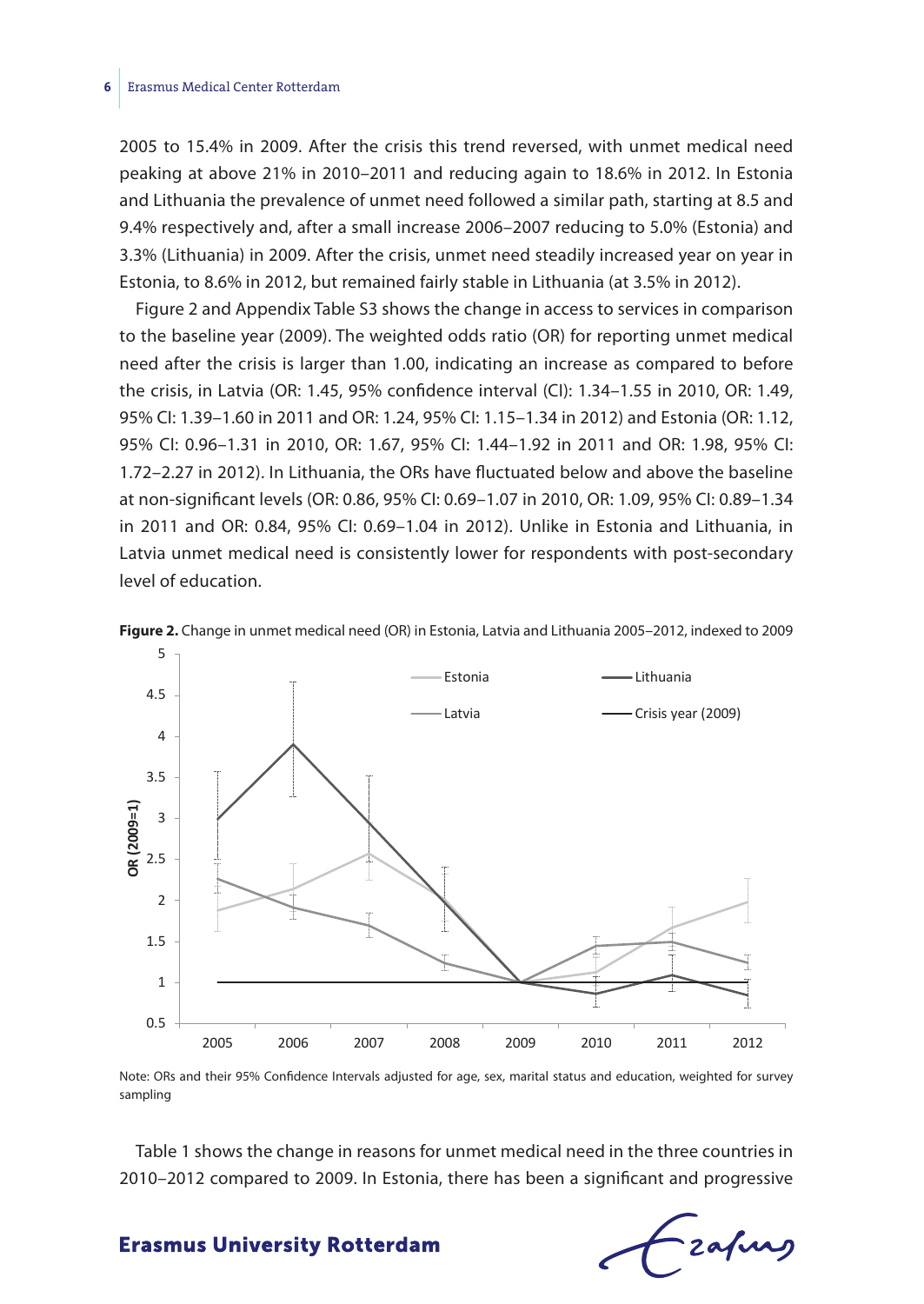increase in unmet need attributed to waiting times in 2011 and 2012, an increase in unmet need attributed to distance in 2012 and in other reasons (2010–2012). In Latvia, there has been an increase in unmet need attributed to inability to afford care in 2010–2012, and increase in those delaying care to wait and see if the health problem gets better (2012) and other reasons (2011). In Lithuania, there has been an increase in those who could not take time off work or family responsibilities in 2011 and in those delaying care in 2011 and 2012. However, these changes in unmet need have to be considered in terms of their proportion of the total sample. Figure 3 shows trends in age-standardised prevalence of unmet medical need for the three main reasons and the

|           | could not<br>afford | waiting list | could not<br>take time | too far to<br>travel | wanted to<br>wait   | other reasons |
|-----------|---------------------|--------------|------------------------|----------------------|---------------------|---------------|
| Estonia   |                     |              |                        |                      |                     |               |
| 2009      | $\mathbf{1}$        | $\mathbf{1}$ | $\mathbf{1}$           | $\mathbf{1}$         | $\mathbf{1}$        | $\mathbf{1}$  |
| 2010      | 0.93                | 1.11         | 1.05                   | 1.31                 | $0.49^{*}$          | 2.08"         |
|           | [0.64, 1.36]        | [0.89, 1.38] | [0.54, 2.05]           | [0.93, 1.84]         | [0.27, 0.89]        | [1.30, 3.32]  |
| 2011      | 1.24                | $1.93***$    | 1.31                   | 1.34                 | 0.83                | $1.66*$       |
|           | [0.87, 1.76]        | [1.59, 2.35] | [0.68, 2.55]           | [0.95, 1.90]         | [0.50, 1.37]        | [1.01, 2.73]  |
| 2012      | 1.16                | $2.23***$    | 1.64                   | $1.64$ **            | 1.1                 | $2.77***$     |
|           | [0.81, 1.65]        | [1.84, 2.69] | [0.89, 3.04]           | [1.19, 2.28]         | [0.68, 1.77]        | [1.75, 4.40]  |
| Latvia    |                     |              |                        |                      |                     |               |
| 2009      | 1                   | 1            | $\mathbf{1}$           | $\mathbf{1}$         | $\mathbf{1}$        | $\mathbf{1}$  |
| 2010      | $1.80***$           | 0.89         | 0.99                   | 0.86                 | 1.02                | 1.29          |
|           | [1.63, 1.98]        | [0.68, 1.15] | [0.79, 1.23]           | [0.60, 1.22]         | [0.87, 1.19]        | [1.00, 1.67]  |
| 2011      | $1.96***$           | $0.69**$     | 0.85                   | 1.28                 | 0.94                | $1.30*$       |
|           | [1.79, 2.15]        | [0.53, 0.91] | [0.69, 1.06]           | [0.93, 1.76]         | [0.81, 1.09]        | [1.01, 1.67]  |
| 2012      | $1.36***$           | 0.92         | $0.79^{*}$             | 1.11                 | $1.21$ <sup>*</sup> | 1.29          |
|           | [1.23, 1.50]        | [0.71, 1.18] | [0.63, 1.00]           | [0.80, 1.55]         | [1.04, 1.40]        | [0.99, 1.66]  |
| Lithuania |                     |              |                        |                      |                     |               |
| 2009      | $\mathbf{1}$        | 1            | $\mathbf{1}$           | $\mathbf{1}$         | $\mathbf{1}$        | $\mathbf{1}$  |
| 2010      | 1.18                | $0.67$ **    | 1.06                   | 0.96                 | 1.82                | 0.75          |
|           | [0.77, 1.79]        | [0.49, 0.90] | [0.42, 2.72]           | [0.42, 2.19]         | [0.89, 3.73]        | [0.33, 1.69]  |
| 2011      | 1.26                | 0.76         | $3.67$ **              | 1.1                  | $2.91***$           | 0.95          |
|           | [0.80, 1.96]        | [0.56, 1.01] | [1.58, 8.52]           | [0.53, 2.27]         | [1.59, 5.32]        | [0.47, 1.91]  |
| 2012      | 0.73                | $0.64$ **    | 1.94                   | 1.61                 | $2.31***$           | 0.8           |
|           | [0.47, 1.15]        | [0.48, 0.86] | [0.67, 5.57]           | [0.84, 3.09]         | [1.26, 4.23]        | [0.39, 1.61]  |

**Table 1.** Change in reason for unmet medical need (OR) in Estonia, Latvia and Lithuania in 2010 - 2012 compared to 2009 (ORs and 95% confidence intervals)

Note: Odds ratios adjusted for age, sex, marital status and education; weighted for survey sampling. Other reasons include: fear of doctor/hospitals/examination/treatment; did not know any good doctor or specialist; other. \* *P* < 0.05 \*\* *P* < 0.01 \*\*\*  $P < 0.001$ .

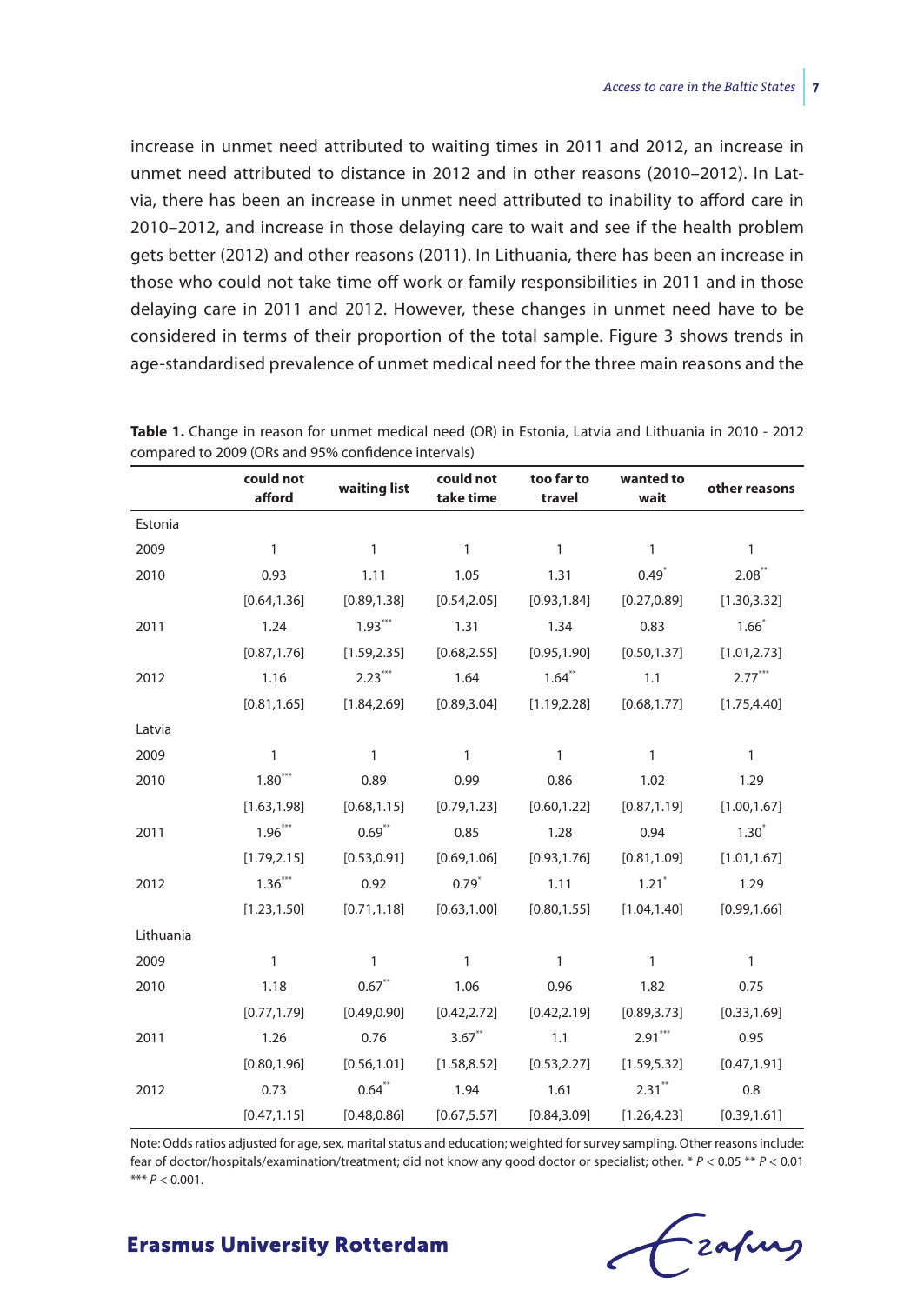#### **8** Erasmus Medical Center Rotterdam

combined 'other' category in 2005–2012. The scale of unmet need attributed to inability to afford care in Latvia has been and remains disproportionately high, compared to neighbouring countries and other causes. It has increased during the crisis and remains the single largest barrier to accessing services there, followed by delaying care while waiting to get better. At the same time, Estonia exhibits a sharp increase in unmet need attributed to long waiting lists in 2011 and 2012. Lithuania has shown fairly stable trends in reasons for unmet need post-2009, with long waiting lists remaining as the leading cause but affecting only 2% of respondents.

**Figure 3** Changes in reason for unmet medical need (age-standardised), in Estonia, Latvia and Lithuania, 2005–2012



#### **Discussion**

Our analysis shows that between 2009 and 2012 unmet need has increased significantly in Latvia (OR: 1.24, 95% CI: 1.15–1.34) and Estonia (OR: 1.98, 95% CI: 1.72–2.27), but not Lithuania (ORs: 0.84. 95% CI: 0.69–1.04). The main drivers of increased unmet need were inability to afford care in Latvia and long waiting lists in Estonia. In Lithuania, waiting lists were also seen as the main barrier, however the increase has been in seen in respondents waiting to get better on their own.

This study has a number of limitations. First, due to the nature of EU-SILC, the data are self-reported, and how unmet need for medical examination or treatment is perceived may vary, both within and among countries and over time, although the extent to which this really is a problem is unclear[18, 19]. Second, the number of respondents reporting

Fzafung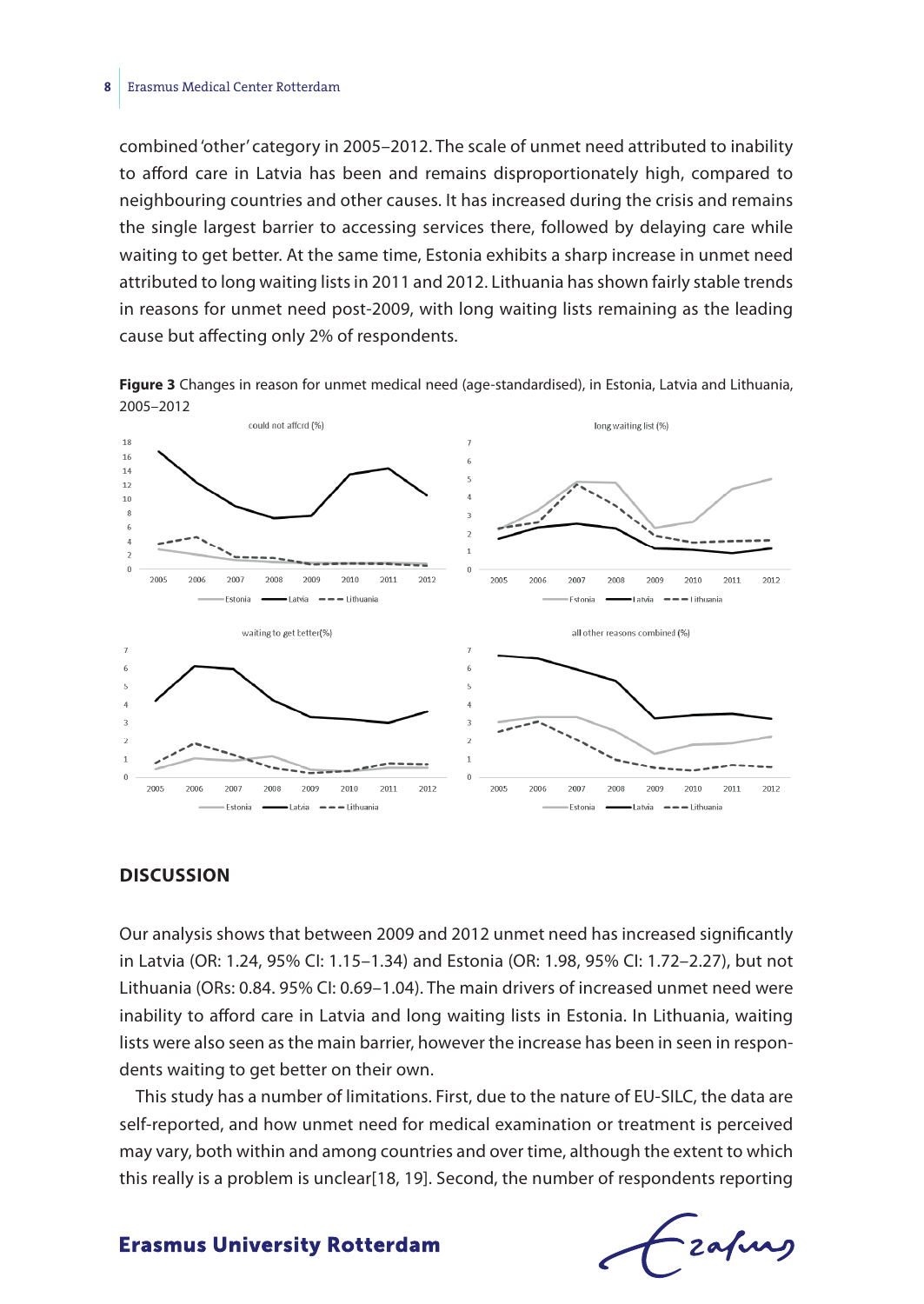having unmet need in the population is generally low, inevitably reducing the power to detect significant change. Third, there is no reliable and comparable data on utilization of services, which we could include to test if any self-reported increase in unmet need corresponds to factual changes in the levels of health service use in different settings. Finally, in this study we cannot test for a direct causal relationship between the crisis and unmet need although, as we show below, the findings are consistent with what is known about the main policy changes in response to the crisis in each country.

All three the Baltic governments have engaged in substantial budgetary tightening across the public sector, including health. The first shock of the crisis did not seem to have an immediate impact on population health, with the exception of suicides, which increased by more than 10% in 2009–2010[9] and a decrease in road traffic accidents[20]. Immediate large rises in unemployment (by 11.2, 11.8 and 12 percentage points in Estonia, Latvia and Lithuania, respectively[21]), which are frequently associated with certain adverse health outcomes, such as suicide[22], reduced in 2011 and 2012, partially due to improvements in the economic situation, and partially due to migration of the labour force to other EU countries. The similarities between the three countries end at the onset of the crisis, with differences then emerging in their health system preparedness and response.

According to EU-SILC data, Latvia has continuously had one of the highest levels of unmet need among EU countries. Public expenditure on health fell from US\$1380 to 1015 million between 2008 and 2012, whereas the share of private household payments rose from 33.7 to 35.1% over the same period[23]. Deep cuts were implemented across the sector in 2010, including 40% cuts to treatment services, 68% cuts to administration of health care financing, and the virtually complete elimination of existing funding for public health programmes[24]. There has been an emphasis on shifting health expenditure to individuals, with increases of varying scales in a number of pre-existing official co-payments: for outpatient appointments, per diem hospital stay, inpatient surgery, diagnostic services, etc. At the same time, the threshold for exempting those on low incomes had been €170 and below per household member per month but in 2012 this was further reduced to €130. Moreover, in 2009 a cap on the total user charges per person per year was increased from €213 to €570[4]. Given these changes, the finding that the increased need during the crisis and its aftermath was attributed to financial reasons, reversing the previous positive trend, seems intuitive. This change corresponds with these large increases in co-payments. The exemption threshold was already low and even then did not cover the full spectrum of services[4]. In summary, the level of unmet need in Latvia was highest in 2010 and 2011, which corresponds to both the delayed impact of the crisis in terms of reduced household budgets, as well as introduction of austerity measures in form of budget cuts and increases in OOP.

Czafurg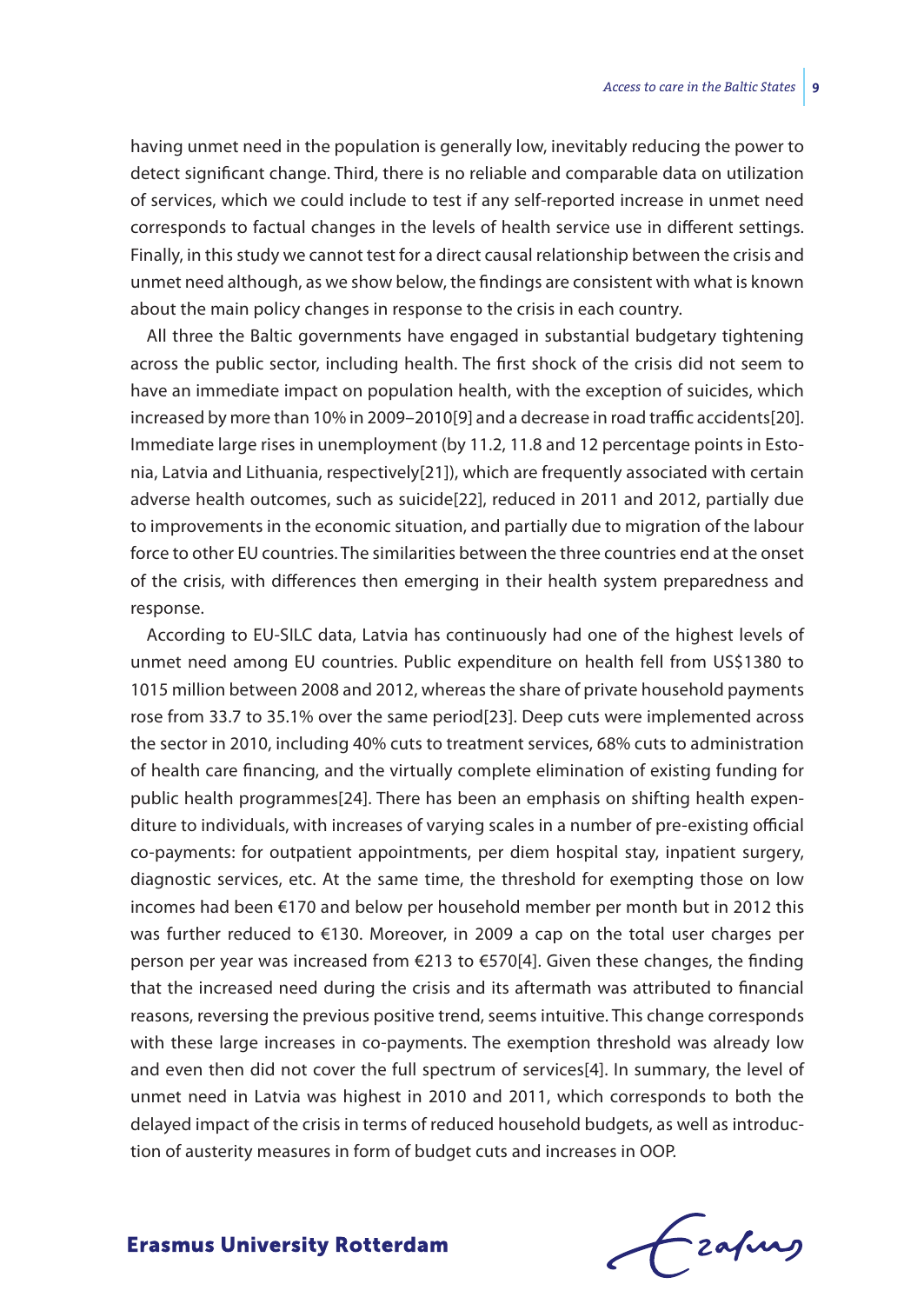Habicht and Evetovits[5] note that Estonian health system was able to manage even a deep but short-term crisis because it had accumulated reserves in its main financing body, the Estonian Health Insurance Fund (EHIF), as well as benefiting from earlier reforms that eliminated inherited inefficiencies. Cost-saving measures have focussed on reducing hospital costs (by 5–6% in 2010 and 2011) and some restrictions to the benefits package for dental services and temporary sick leave. At the same time, outpatient care has been subject to implicit rationing since 2009 through increases in maximum official waiting times, from 4 to 6 weeks. The financial burden on households did not increase as user charges were maintained at the same level between 2002 and 2012, while the amount of out-of-pocket payments for health by private households as a proportion of total health expenditure decreased from 19.6% in 2008 to 18.2% in 2012[9]. The preparedness of the Estonian health system did not seem to have enabled it to maintain the pre-crisis level of access to care, as unmet need has been rising through 2010–2012, albeit the overall level still remains fairly low. The gradual rise, as well as the predominant reason given by respondents, long waiting lists, indicates the gradual increase in non-price rationing of health services. The above mentioned increase in minimum waiting times, coupled with reduction in fees paid by the EHIF to health providers (table 1), could potentially have led to provider-induced reduction in service supply, resulting in longer waiting lists. While longer waiting times may reduce demand for services without undermining health outcomes[25], reducing timely access may have an impact on clinical quality as well as reducing patient satisfaction[24].

In Lithuania, the existence of a counter-cyclical mechanism and the law requiring gradual year-on-year increase in state contribution for the unemployed and economically inactive population has helped to cushion the impact of the crisis on the budget of the health insurance fund (about 90% of the public health expenditure)[26]. Nevertheless, it was not enough to protect the health system, and, since 2009, there have been large cuts to provider payments, amounting to an average of 19% for secondary care services in 2010, gradually reducing to 11% for 2011 and 2012. For the majority of primary care services, the cuts were between 11 and 3% over the same period[6]. In addition, the crisis took place during the last stage of a prolonged process of reform that sought to improve efficiency in the health sector by shifting care to what was seen as a cheaper primary care setting and reducing reliance on hospital services[27]. However, neither the crisis nor the subsequent measures seemed to have an impact on access, as assessed by EU-SILC data. The level of unmet need remained fairly stable after the crisis, and there even is an indication of a potential improvement. As the cuts fell mainly on providers, it is possible that access to services remained intact for patients if the cuts prompted healthcare providers to reduce inefficiencies (e.g. high reliance on inpatient treatment). At the same time, the results of our analysis by reason for unmet need show an increase in respondents who are delaying care, which could indicate a gradual shift

frafing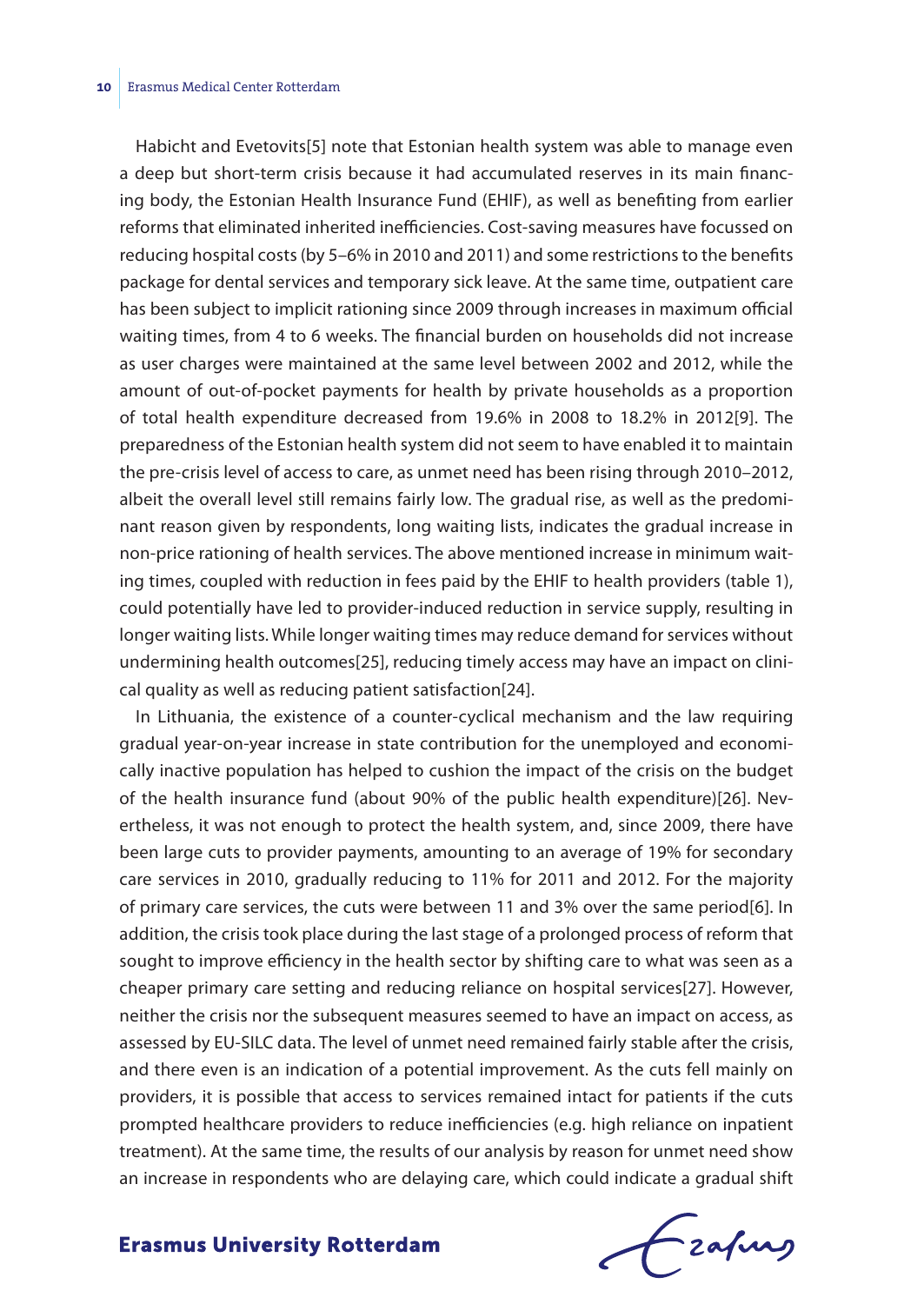in a culture of reliance on specialist care bypassing primary level towards more rational service use, or that other barriers are at play from the patients' perspective which delay them from seeking care promptly.

The trends in reasons for unmet need show that the progress achieved before the crisis has been reversed in two of the three countries examined. The main barriers to accessing care before the crisis in Latvia and Estonia (financial cost and waiting times respectively) showed an increase once the countries were hit by financial difficulties. This demonstrates the fragility of progress achieved in health care reform, as governments respond to major economic shocks.

To conclude, this study presents valuable lessons on the impact of the financial crisis and policy response on access to care. Two of the Baltic countries—Estonia and Latvia—experienced worsening access to care, albeit to a different extent and from a different baseline, largely exacerbating already existing barriers. It is concerning that the improvement in access, which was seen in years prior to crisis has reversed, as the Baltic States still tend to lag behind the rest of the EU Member States on many health indicators. The example of Lithuania suggests that that deterioration in access is not inevitable, once health policies prioritise maintenance and availability of existing services at least on pre-crisis levels, or if there is room for reducing existing inefficiencies. In addition, better financial preparedness of health systems in Estonia and Lithuania managed to protect the population from increasing unmet need due to the cost of care, which is an important achievement considering the depth of the crisis.

frafing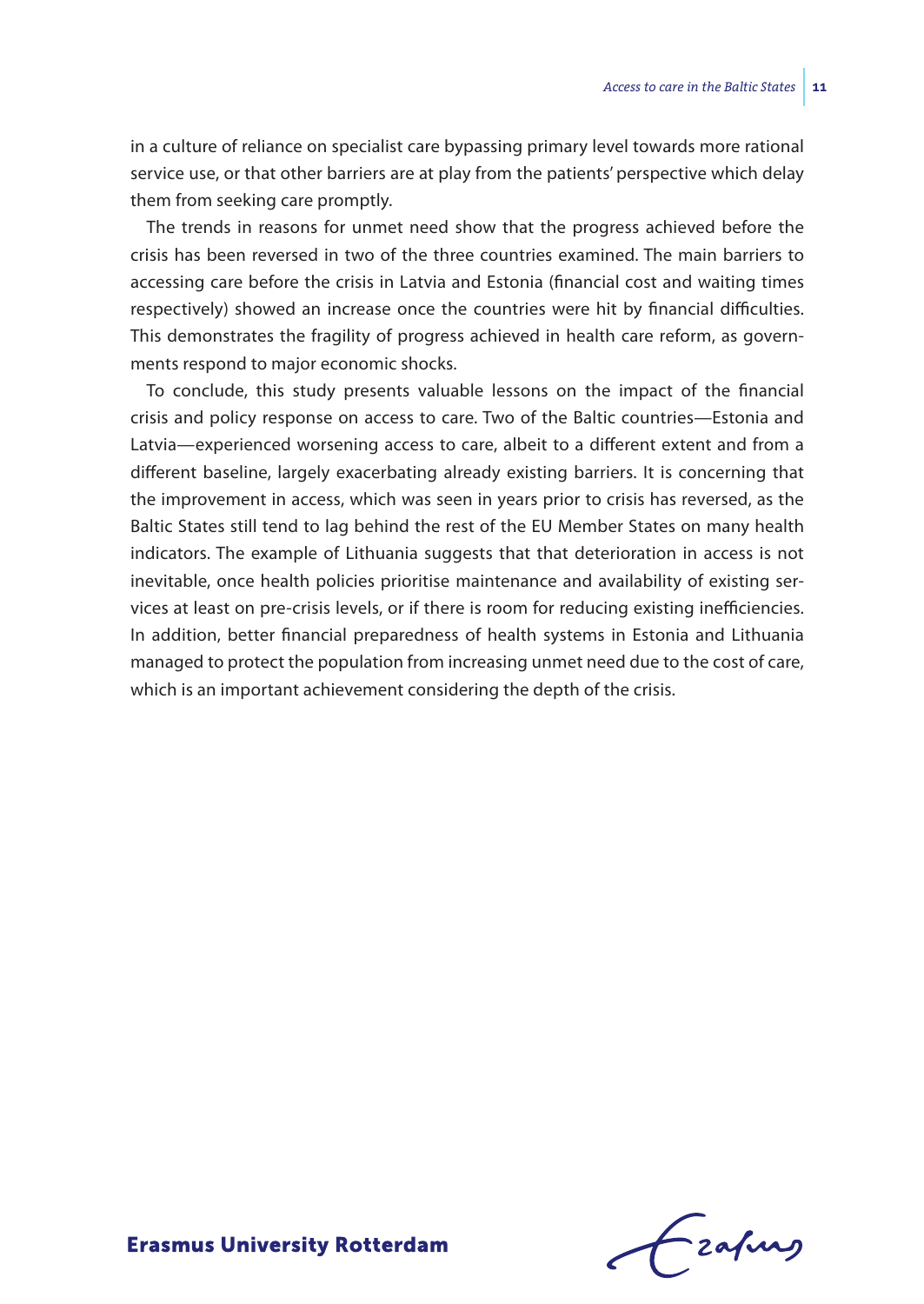#### **References:**

- 1. Tromm, H. and O. Ummelas, Euro Survival Needs Austerity for Growth, Estonia President Says, in Bloomberg. 2012.
- 2. Adomanis, M. Latvia's imaginary manufacturing growth or why Paul Krugman is right and Anders Aslund is wrong. 2012; Available from: http://www.forbes.com/sites/markadomanis/2012/06/13/ latvias-imaginary-manufacturing-growth-or-why-paul-krugman-is-right-and-anders-aslund-iswrong/ (Accessed 01/08/2014).
- 3. Krugman, P. Not On The Mend.; Available from: http://krugman.blogs.nytimes.com/2014/05/15/ not-on-the-mend/?\_php=true&\_type=blogs&\_php=true&\_type=blogs&\_r=1& (Accessed 01/08/2014).
- 4. Taube, M., U. Mitenbergs and A. Sagan, Latvia, in Economic crisis, health systems and health in Europe: country experience., A. Maresso, et al., Editors. 2015, WHO/European Observatory on Health Systems and Policies: Copenhagen.
- 5. Habicht, T. and T. Evetovits, Estonia, in Economic crisis, health systems and health in Europe: country experience., A. Maresso, et al., Editors. 2015, WHO/European Observatory on Health Systems and Policies: Copenhagen.
- 6. Kacevicius, G. and M. Karanikolos, Lithuania, in Economic crisis, health systems and health in Europe: country experience., A. Maresso, et al., Editors. 2015, WHO/European Observatory on Health Systems and Policies: Copenhagen.
- 7. Kalediene, R. and S. Sauliune, Mortality of Lithuanian population over 2 decades of independence: critical points and contribution of major causes of death. Medicina (Kaunas), 2013. 49(1): p. 36-41.
- 8. Kristjuhan, U. and E. Taidre, The last recession was good for life expectancy. Rejuvenation Res, 2012. 15(2): p. 134-5.
- 9. WHO. European Health for All database, updated September 2015. 2015 ; Available from: http:// www.euro.who.int/en/data-and-evidence/databases/european-health-for-all-database-hfa-db (accessed 19/10/2015).
- 10. Karanikolos, M., D.A. Leon, P.C. Smith and M. McKee, Minding the gap: changes in life expectancy in the Baltic States compared with Finland. J Epidemiol Community Health, 2012. 66(11): p. 1043- 9.
- 11. Krasovsky, K., Tobacco taxation policy in three Baltic countries after the EU accession. Tobacco Control and Public Health in Eastern Europe,, 2012. 2(2): p. 81-98.
- 12. Sauliune, S., J. Petrauskiene and R. Kalediene, Alcohol-related injuries and alcohol control policy in Lithuania: effect of the year of sobriety, 2008. Alcohol Alcohol, 2012. 47(4): p. 458-63.
- 13. Lai, T. and J. Habicht, Decline in alcohol consumption in Estonia: combined effects of strengthened alcohol policy and economic downturn. Alcohol Alcohol, 2011. 46(2): p. 200-3.
- 14. Reeves, A., D. Stuckler, M. McKee, D. Gunnell, S.S. Chang and S. Basu, Suicide, recession, and unemployment - authors' reply. Lancet, 2013. 381(9868): p. 722.
- 15. Reile, R., S. Helakorpi, J. Klumbiene, M. Tekkel and M. Leinsalu, The recent economic recession and self-rated health in Estonia, Lithuania and Finland: a comparative cross-sectional study in 2004-2010. J Epidemiol Community Health, 2014.
- 16. Kentikelenis, A., M. Karanikolos, A. Reeves, M. McKee and D. Stuckler, Greece's health crisis: from austerity to denialism. Lancet, 2014. 383(9918): p. 748-53.
- 17. Eurostat, European Statistics on Income and Living Conditions, cross-sectional data 2005-2012, European Commission, Editor. 2014: Luxembourg.

Czafing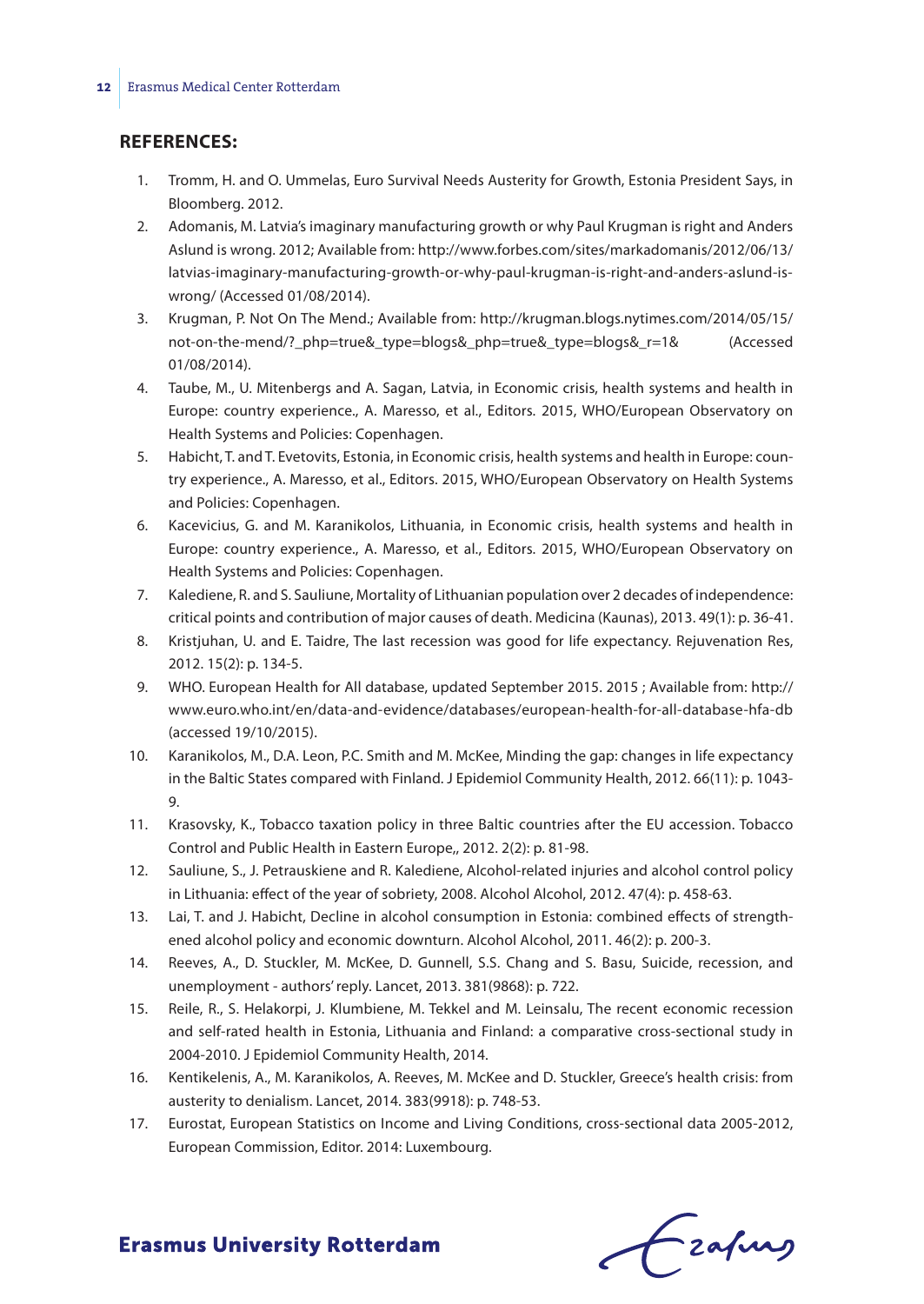- 18. McGrane, J.A., P.N. Butow, M. Sze, M. Eisenbruch, D. Goldstein and M.T. King, Assessing the invariance of a culturally competent multi-lingual unmet needs survey for immigrant and Australianborn cancer patients: a Rasch analysis. Qual Life Res, 2014.
- 19. de Weert-van Oene, G.H., J.M. Havenaar and A.J. Schrijvers, Self-assessment of need for help in patients undergoing psychiatric treatment. Psychiatry Res, 2009. 167(3): p. 221-30.
- 20. Stuckler, D., S. Basu, M. Suhrcke, A. Coutts and M. McKee, Effects of the 2008 recession on health: a first look at European data. Lancet, 2011. 378(9786): p. 124-5.
- 21. Eurostat. Statistics database. 2014; Available from: http://epp.eurostat.ec.europa.eu/portal/page/ portal/eurostat/home/ (accessed 01/08/2014).
- 22. Stuckler, D., S. Basu, M. Suhrcke, A. Coutts and M. McKee, The public health effect of economic crises and alternative policy responses in Europe: an empirical analysis. Lancet, 2009. 374(9686): p. 315-23.
- 23. WHO. Global Health Expenditure Database, National Health Accounts. 2015 Available from: http://apps.who.int/nha/database (accessed 19/10/2015).
- 24. Mladovsky, P., D. Srivastava, J. Cylus, M. Karanikolos, T. Evetovits, S. Thomson and M. McKee, Health policy responses to the financial crisis in Europe, in Policy Summary 5. 2012, World Health Organization and World Health Organization on behalf of the European Observatory on Health Systems and Policies: Copenhagen.
- 25. Hoel, M. and E.M. Saether, Public health care with waiting time: the role of supplementary private health care. J Health Econ, 2003. 22(4): p. 599-616.
- 26. Murauskiene, L., R. Janoniene, M. Veniute, E. van Ginneken and M. Karanikolos, Lithuania: health system review. Health Syst Transit, 2013. 15(2): p. 1-150.
- 27. Karanikolos, M., L. Murauskiene and E. van Ginneken, Pursuing health care efficiency in Lithuania. Eurohealth, 2013. 19(3): p. 44-47.

Frahing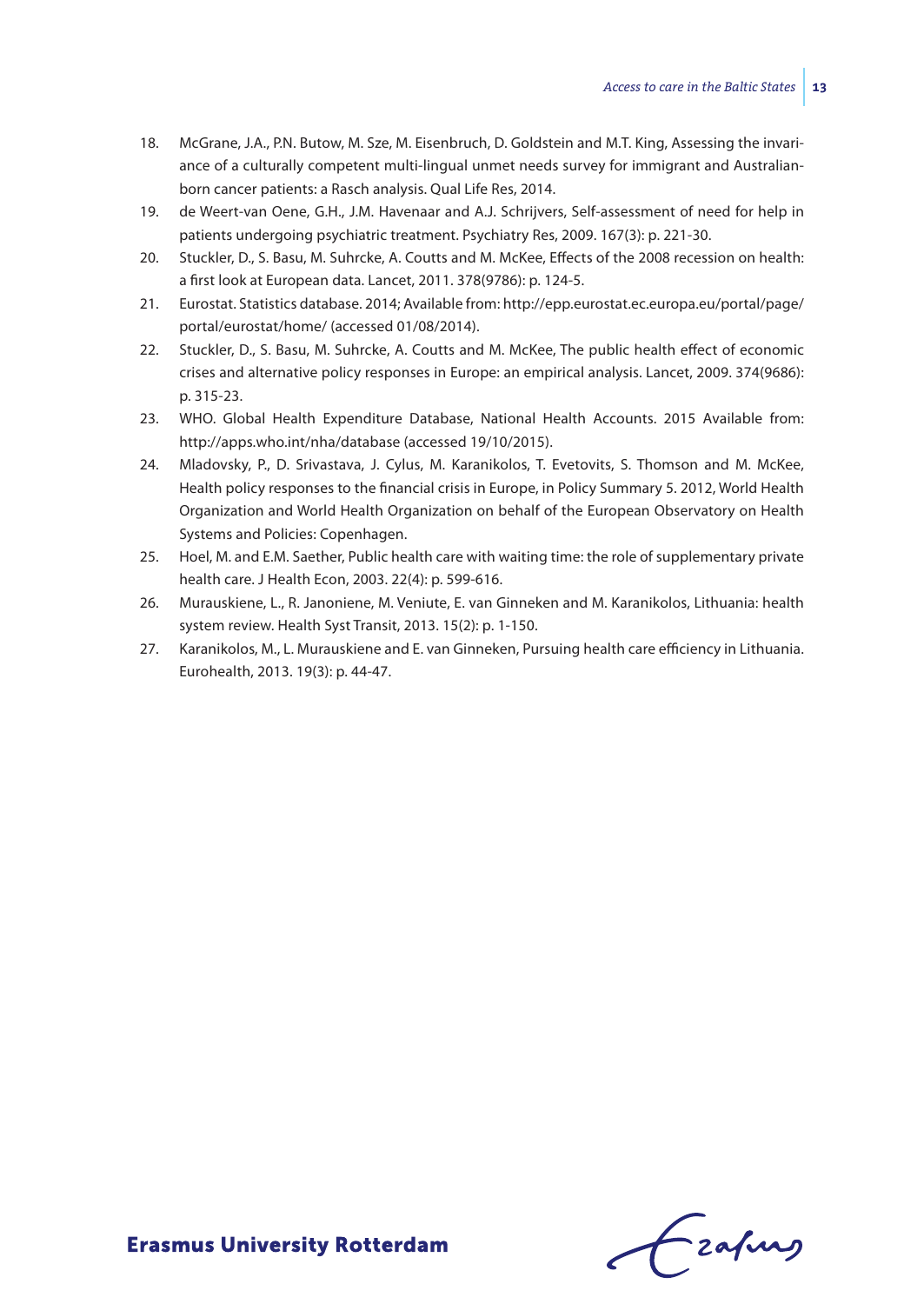## **CHAPTER 8.1 SUPPLEMENTARY DATA**

|                                                        | Estonia                                                                                                                                                                                                                                                                                                                   | Latvia                                                                                                                                                                                                                                                          | Lithuania                                                                                                                                                                                                                                                                                   |
|--------------------------------------------------------|---------------------------------------------------------------------------------------------------------------------------------------------------------------------------------------------------------------------------------------------------------------------------------------------------------------------------|-----------------------------------------------------------------------------------------------------------------------------------------------------------------------------------------------------------------------------------------------------------------|---------------------------------------------------------------------------------------------------------------------------------------------------------------------------------------------------------------------------------------------------------------------------------------------|
| Health system<br>financing source (%<br>total revenue) | EHIF with 69%, CG with 11%,<br>private with 20% (2011)                                                                                                                                                                                                                                                                    | CG with 60%; private with<br>40% (2009)                                                                                                                                                                                                                         | LHIF with 61%, CG with<br>10%; private with 29%<br>(2011)                                                                                                                                                                                                                                   |
| % GDP change                                           | $-4.2\%$ (2008), $-14.1\%$ (2009),                                                                                                                                                                                                                                                                                        | $-2.8\%$ (2008), $-17.7\%$ (2009),                                                                                                                                                                                                                              | 2.9% (2008), -14.8% (2009),                                                                                                                                                                                                                                                                 |
|                                                        | 2.6% (2010), 9.6% (2011),                                                                                                                                                                                                                                                                                                 | $-1.3\%$ (2010), 5.3% (2011),                                                                                                                                                                                                                                   | 1.6% (2010), 6.0% (2011),                                                                                                                                                                                                                                                                   |
|                                                        | 3.9% (2012)                                                                                                                                                                                                                                                                                                               | 5.2% (2012)                                                                                                                                                                                                                                                     | 3.7% (2012)                                                                                                                                                                                                                                                                                 |
| Unemployment (%)                                       | 5.5% (2008), 13.5% (2009),                                                                                                                                                                                                                                                                                                | 7.7% (2008), 17.5% (2009),                                                                                                                                                                                                                                      | 5.8% (2008), 13.8% (2009),                                                                                                                                                                                                                                                                  |
|                                                        | 16.7% (2010), 12.3% (2011),                                                                                                                                                                                                                                                                                               | 19.5% (2010), 16.2% (2011),                                                                                                                                                                                                                                     | 17.8% (2010), 15.4% (2011),                                                                                                                                                                                                                                                                 |
|                                                        | 10.0% (2012)                                                                                                                                                                                                                                                                                                              | 15.0% (2012)                                                                                                                                                                                                                                                    | 13.4% (2012)                                                                                                                                                                                                                                                                                |
| Public expenditure                                     | 1042 (2008), 1035 (2009),                                                                                                                                                                                                                                                                                                 | 741 (2008), 648 (2009),                                                                                                                                                                                                                                         | 939 (2008), 935 (2009),                                                                                                                                                                                                                                                                     |
| on health (PPP\$ per                                   | 1010 (2010), 1041 (2011),                                                                                                                                                                                                                                                                                                 | 657 (2010), 651 (2011),                                                                                                                                                                                                                                         | 935 (2010), 965 (2011),                                                                                                                                                                                                                                                                     |
| capita) [9]                                            | 1107 (2012)                                                                                                                                                                                                                                                                                                               | 674 (2012)                                                                                                                                                                                                                                                      | 1010 (2012)                                                                                                                                                                                                                                                                                 |
| Areas of response<br>measures                          | Reduction in CG<br>spending; using reserves<br>to compensate for loss<br>of revenues to health<br>insurance fund, cuts<br>to provider payments,<br>reduction in sick leave<br>entitlements, reduction in<br>dental coverage, increase<br>in maximum outpatient<br>waiting times, reduction of<br>pharmaceutical costs.[5] | Cuts to PHE; increase<br>in OOPs for specialist<br>outpatient and inpatient<br>care; introduction of global<br>budgets for hospitals,<br>prioritising some services<br>and excluding others;<br>service restructuring;<br>pharmaceutical policy<br>reforms. [4] | Reduction in CG<br>spending; NHIF spending<br>maintained due to<br>existing compensatory<br>mechanisms <sup>1</sup> ; cuts to<br>provider payments for<br>specialist outpatient<br>and inpatient care;<br>reduction in sick leave<br>entitlements, reduction of<br>pharmaceutical costs.[6] |

**Appendix Table S1.** Economic crisis and health systems response in Estonia, Latvia and Lithuania

PHE – public expenditure on health; EHIF – Estonian Health Insurance Fund; CG – Central Government; LHIF – Lithuanian Health Insurance Fund; Source: Eurostat [21], unless stated otherwise

Grafing

<sup>1</sup> LHIF spending maintained due to measures implemented before the crisis: (1) counter-cyclical mechanism where social health insurance payments for employed population are calculated based on average salary lagged by 2 years; (2) legislation requiring year-on-year increase in state payments for the unemployed and economically inactive groups.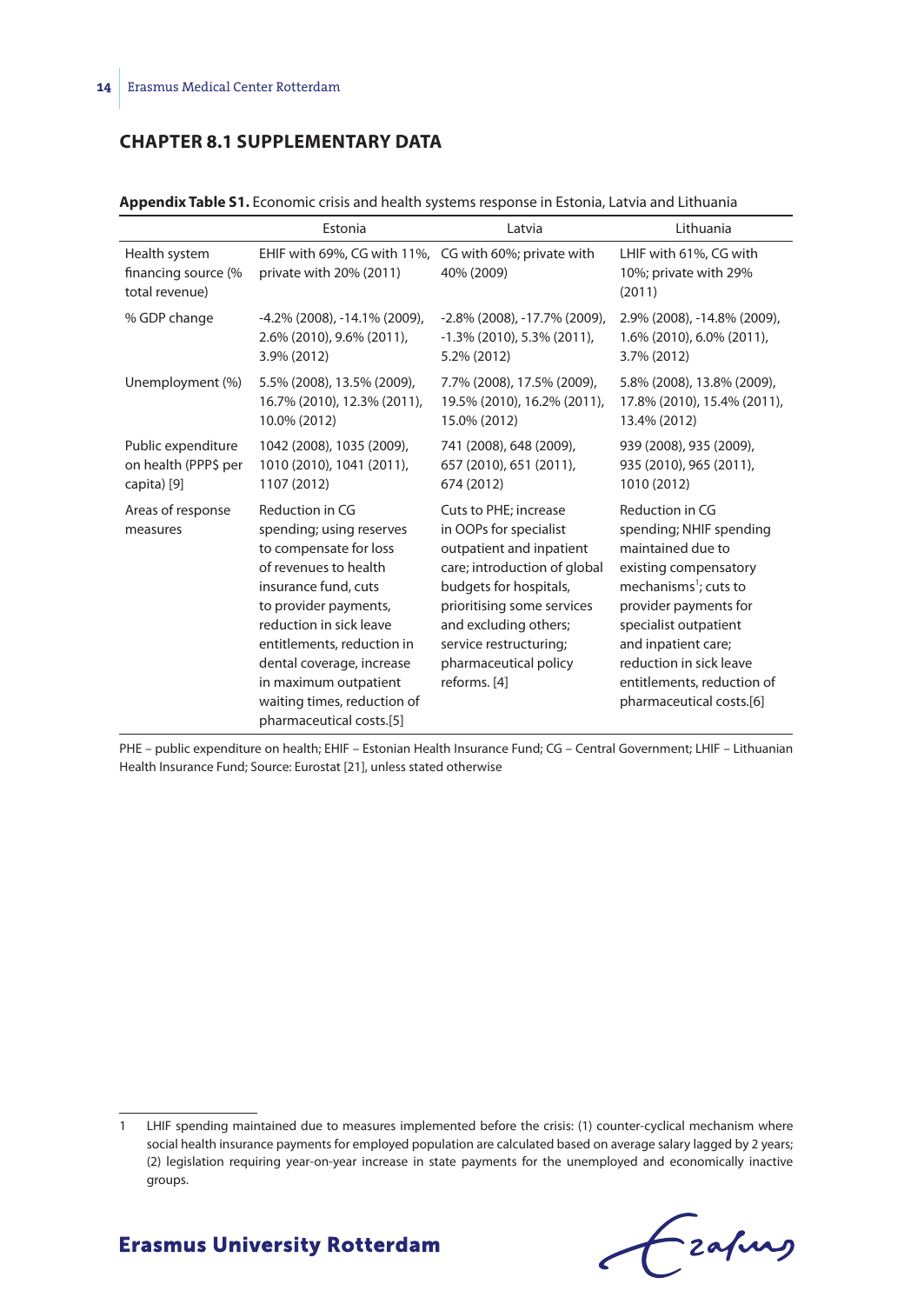|                |       | 2009  |           |       | 2010  |           |       | 2011  |           |       | 2012  |           |
|----------------|-------|-------|-----------|-------|-------|-----------|-------|-------|-----------|-------|-------|-----------|
|                |       |       |           |       |       |           |       |       |           |       |       |           |
|                | Obs   | Mean  | <b>SD</b> | Obs   | Mean  | <b>SD</b> | Obs   | Mean  | <b>SD</b> | Obs   | Mean  | <b>SD</b> |
| <b>Estonia</b> |       |       |           |       |       |           |       |       |           |       |       |           |
| age            | 11308 | 45.73 | 19.21     | 11219 | 46.01 | 19.15     | 11171 | 46.76 | 19.10     | 11902 | 47.25 | 19.12     |
| sex            | 11308 | 0.46  | 0.50      | 11219 | 0.46  | 0.50      | 11171 | 0.46  | 0.50      | 11902 | 0.46  | 0.50      |
| married        | 11308 | 0.43  | 0.49      | 11219 | 0.43  | 0.49      | 11169 | 0.43  | 0.50      | 11901 | 0.42  | 0.49      |
| education      | 11220 | 0.24  | 0.43      | 11108 | 0.26  | 0.44      | 11072 | 0.27  | 0.44      | 11768 | 0.28  | 0.45      |
| unmet need     | 11220 | 0.05  | 0.22      | 11110 | 0.05  | 0.23      | 11072 | 0.08  | 0.27      | 11770 | 0.09  | 0.28      |
| Latvia         |       |       |           |       |       |           |       |       |           |       |       |           |
| age            | 12207 | 48.93 | 19.26     | 12999 | 49.23 | 19.16     | 13503 | 49.67 | 19.08     | 12964 | 50.67 | 19.02     |
| sex            | 12207 | 0.43  | 0.50      | 12999 | 0.43  | 0.50      | 13503 | 0.43  | 0.49      | 12964 | 0.42  | 0.49      |
| married        | 12206 | 0.43  | 0.50      | 12999 | 0.42  | 0.49      | 13496 | 0.41  | 0.49      | 12964 | 0.42  | 0.49      |
| education      | 12026 | 0.25  | 0.43      | 12857 | 0.26  | 0.44      | 13354 | 0.28  | 0.45      | 12817 | 0.30  | 0.46      |
| unmet need     | 12065 | 0.16  | 0.36      | 12888 | 0.21  | 0.41      | 13388 | 0.22  | 0.42      | 12843 | 0.19  | 0.40      |
| Lithuania      |       |       |           |       |       |           |       |       |           |       |       |           |
| age            | 11214 | 50.47 | 18.75     | 11606 | 49.94 | 18.65     | 11028 | 50.85 | 18.48     | 11224 | 51.73 | 18.41     |
| sex            | 11214 | 0.46  | 0.50      | 11606 | 0.46  | 0.50      | 11028 | 0.46  | 0.50      | 11224 | 0.46  | 0.50      |
| married        | 11214 | 0.60  | 0.49      | 11606 | 0.60  | 0.49      | 11028 | 0.60  | 0.49      | 11224 | 0.59  | 0.49      |
| education      | 11138 | 0.44  | 0.50      | 11498 | 0.45  | 0.50      | 10934 | 0.45  | 0.50      | 11161 | 0.46  | 0.50      |
| unmet need     | 10723 | 0.04  | 0.19      | 11425 | 0.03  | 0.18      | 10842 | 0.04  | 0.20      | 11036 | 0.04  | 0.20      |

#### **Appendix Table S2.** Survey samples 2009-2012

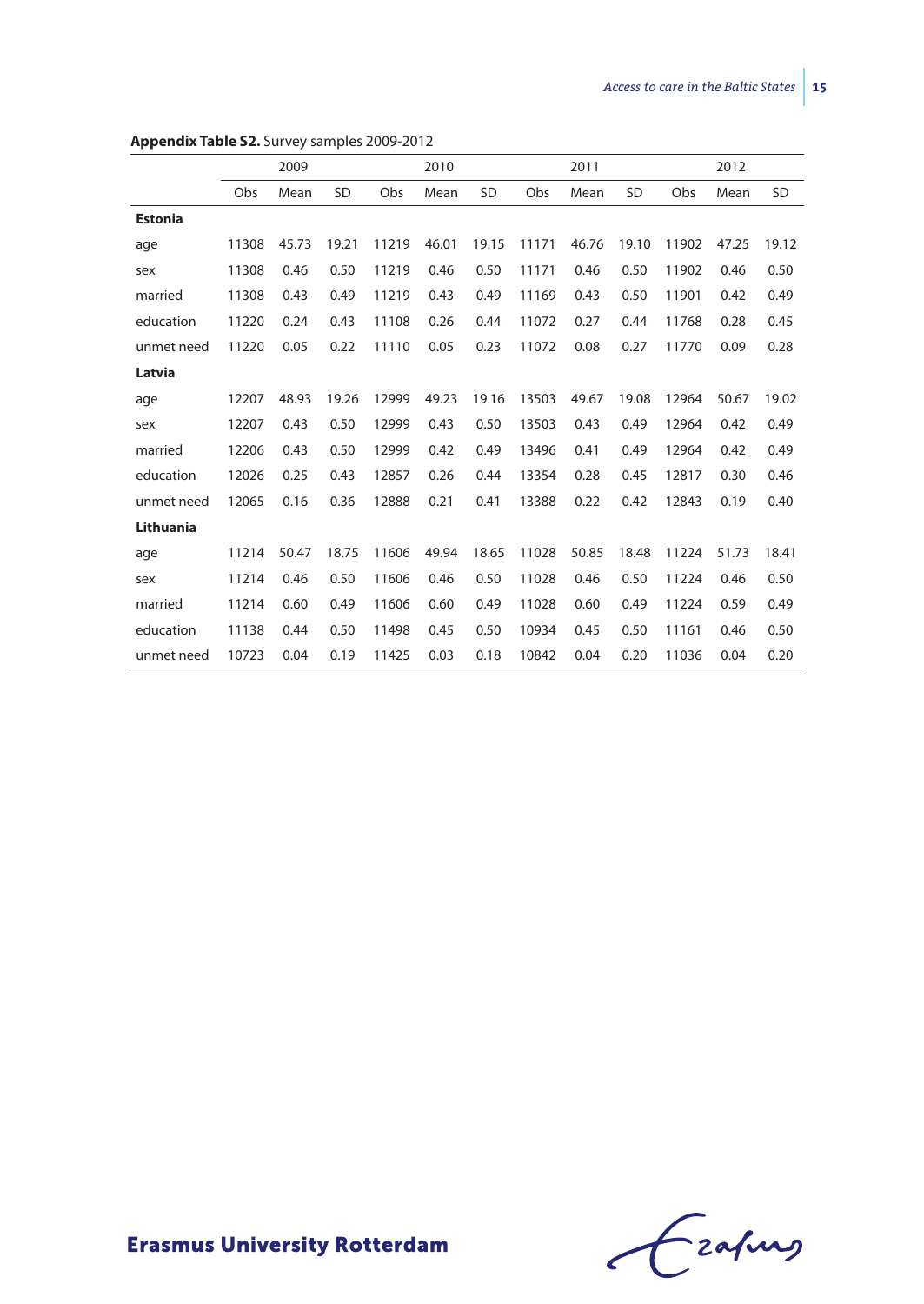## **16** Erasmus Medical Center Rotterdam

**Appendix Table S3.** Change (ORs) in unmet medical need in Estonia, Latvia and Lithuania in 2010-2012 compared to 2009

|                              | 2010   |          |          |        |            |        |
|------------------------------|--------|----------|----------|--------|------------|--------|
|                              | Odds   | EIM Std. |          |        | [95% Conf. |        |
|                              | Ratio  | Err.     | z        | P > z  | Interval]  |        |
| <b>Estonia</b>               |        |          |          |        |            |        |
| survey year                  | 1.1234 | 0.0874   | 1.50     | 0.1340 | 0.9646     | 1.3084 |
| age (16-81)                  | 1.0096 | 0.0021   | 4.70     | 0.0000 | 1.0056     | 1.0137 |
| sex (male=1, female=0)       | 0.8729 | 0.0703   | $-1.69$  | 0.0910 | 0.7455     | 1.0221 |
| family status (married=1)    | 1.2407 | 0.0995   | 2.69     | 0.0070 | 1.0604     | 1.4518 |
| education (post-secondary=1) | 0.8476 | 0.0732   | $-1.92$  | 0.0550 | 0.7157     | 1.0039 |
| $_{\text{-} \text{cons}}$    | 0.0355 | 0.0047   | $-24.96$ | 0.0000 | 0.0273     | 0.0462 |
| Latvia                       |        |          |          |        |            |        |
| survey year                  | 1.4452 | 0.0540   | 9.86     | 0.0000 | 1.3432     | 1.5550 |
| age (16-81)                  | 1.0169 | 0.0009   | 18.21    | 0.0000 | 1.0151     | 1.0187 |
| sex (male=1)                 | 0.9511 | 0.0369   | $-1.29$  | 0.1970 | 0.8814     | 1.0263 |
| family status (married=1)    | 0.9035 | 0.0354   | $-2.59$  | 0.0100 | 0.8367     | 0.9756 |
| education (post-secondary=1) | 0.7040 | 0.0318   | $-7.77$  | 0.0000 | 0.6443     | 0.7692 |
| $_{\text{-} \text{cons}}$    | 0.0973 | 0.0058   | $-38.97$ | 0.0000 | 0.0865     | 0.1094 |
| Lithuania                    |        |          |          |        |            |        |
| survey year                  | 0.8629 | 0.0954   | $-1.33$  | 0.1820 | 0.6949     | 1.0717 |
| age (16-81)                  | 1.0250 | 0.0029   | 8.78     | 0.0000 | 1.0193     | 1.0306 |
| sex (male=1)                 | 0.7271 | 0.0865   | $-2.68$  | 0.0070 | 0.5759     | 0.9180 |
| family status (married=1)    | 0.8028 | 0.0926   | $-1.91$  | 0.0570 | 0.6404     | 1.0063 |
| education (post-secondary=1) | 0.9020 | 0.1004   | $-0.93$  | 0.3540 | 0.7252     | 1.1218 |
| cons                         | 0.0145 | 0.0031   | $-19.99$ | 0.0000 | 0.0096     | 0.0220 |

Czahny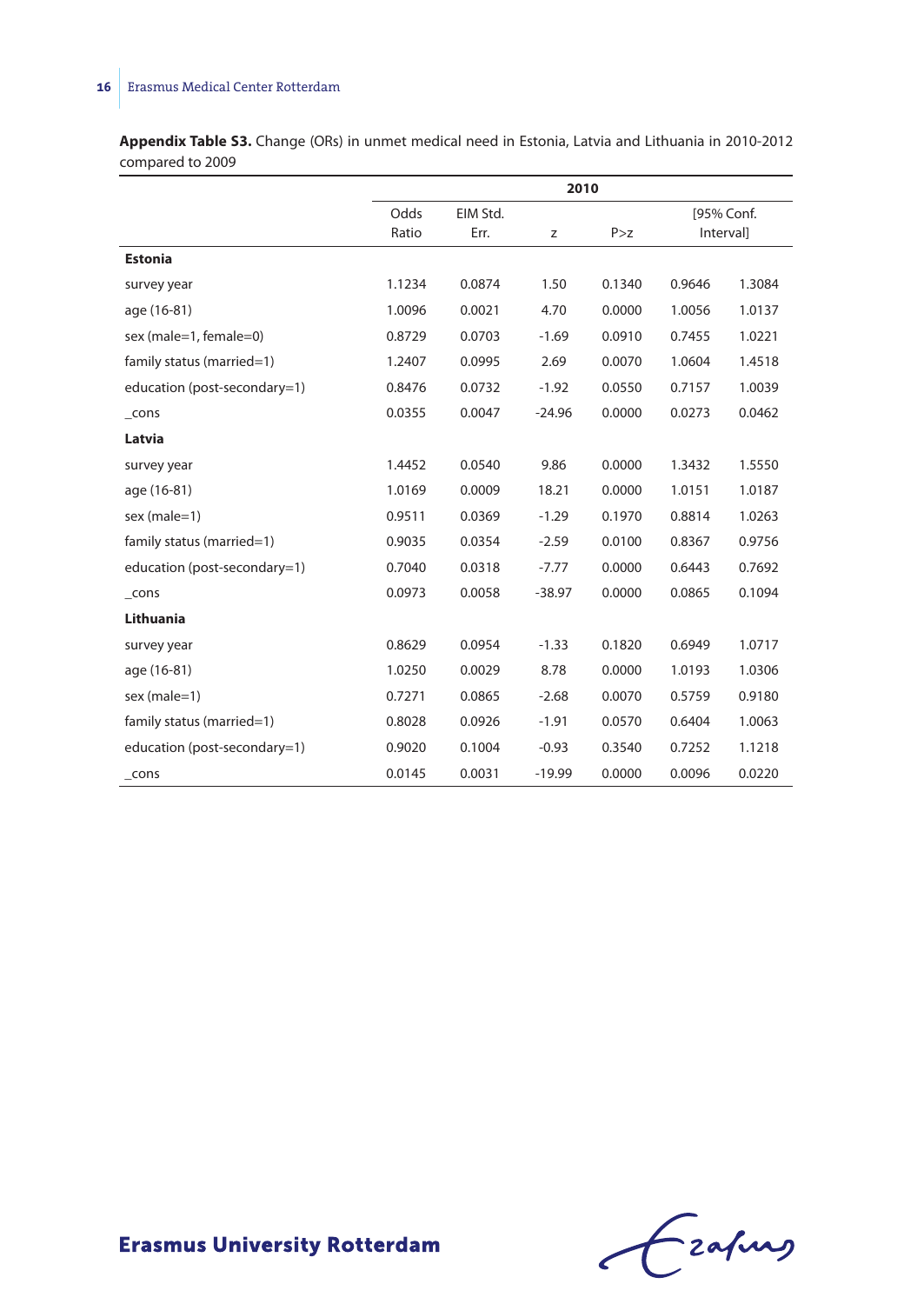|                              | 2011   |               |          |        |        |            |
|------------------------------|--------|---------------|----------|--------|--------|------------|
|                              | Odds   |               |          |        |        | [95% Conf. |
|                              | Ratio  | EIM Std. Err. | z        | P > z  |        | Intervall  |
| <b>Estonia</b>               |        |               |          |        |        |            |
| survey year                  | 1.6656 | 0.1214        | 7.00     | 0.0000 | 1.4438 | 1.9214     |
| age (16-81)                  | 1.0121 | 0.0019        | 6.38     | 0.0000 | 1.0084 | 1.0158     |
| sex (male=1, female=0)       | 0.8082 | 0.0587        | $-2.93$  | 0.0030 | 0.7010 | 0.9319     |
| family status (married=1)    | 1.0322 | 0.0752        | 0.43     | 0.6640 | 0.8948 | 1.1906     |
| education (post-secondary=1) | 0.8532 | 0.0697        | $-1.94$  | 0.0520 | 0.7270 | 1.0013     |
| $_{\rm \_cons}$              | 0.0351 | 0.0045        | $-26.21$ | 0.0000 | 0.0273 | 0.0451     |
| Latvia                       |        |               |          |        |        |            |
| survey year                  | 1.4935 | 0.0545        | 10.99    | 0.0000 | 1.3904 | 1.6043     |
| age (16-81)                  | 1.0188 | 0.0009        | 20.86    | 0.0000 | 1.0170 | 1.0206     |
| sex (male=1)                 | 0.9376 | 0.0354        | $-1.71$  | 0.0880 | 0.8707 | 1.0096     |
| family status (married=1)    | 0.9507 | 0.0360        | $-1.34$  | 0.1810 | 0.8828 | 1.0239     |
| education (post-secondary=1) | 0.7205 | 0.0308        | $-7.68$  | 0.0000 | 0.6626 | 0.7834     |
| $_{\rm \_cons}$              | 0.0868 | 0.0052        | $-40.93$ | 0.0000 | 0.0772 | 0.0975     |
| Lithuania                    |        |               |          |        |        |            |
| survey year                  | 1.0898 | 0.1140        | 0.82     | 0.4110 | 0.8879 | 1.3377     |
| age (16-81)                  | 1.0213 | 0.0028        | 7.70     | 0.0000 | 1.0158 | 1.0268     |
| sex (male=1)                 | 0.6837 | 0.0741        | $-3.51$  | 0.0000 | 0.5528 | 0.8455     |
| family status (married=1)    | 0.8127 | 0.0876        | $-1.92$  | 0.0540 | 0.6580 | 1.0038     |
| education (post-secondary=1) | 0.9467 | 0.1015        | $-0.51$  | 0.6090 | 0.7673 | 1.1680     |
| $_{\text{-} \text{cons}}$    | 0.0175 | 0.0035        | $-19.98$ | 0.0000 | 0.0118 | 0.0260     |

#### **Appendix Table S3** (continued)